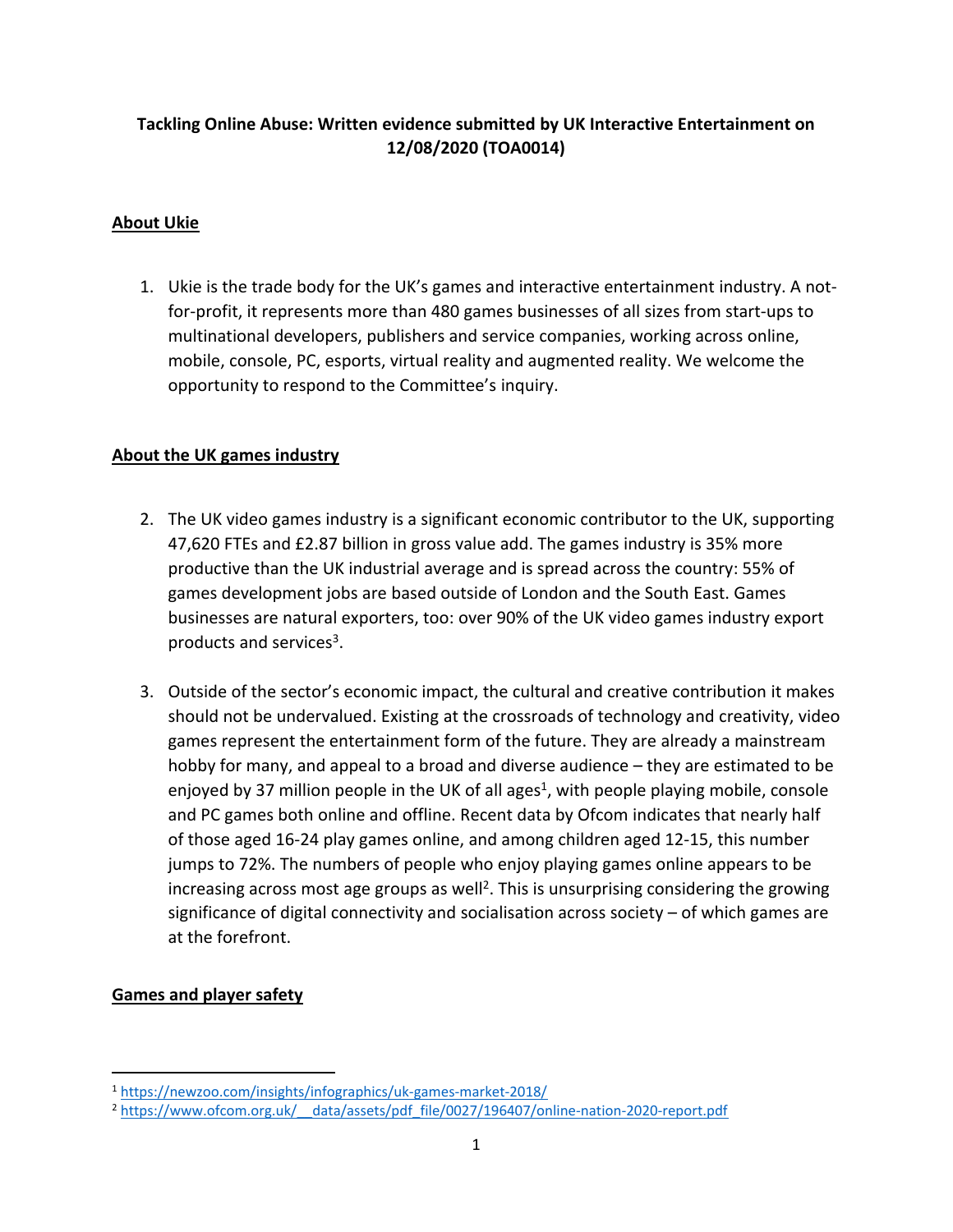- 4. Our industry has always recognised the safety of our player community as our paramount responsibility. Now more than ever protecting our players is crucial as people turn to interactive entertainment to maintain social connections, keep entertained, and look after their mental wellbeing during this period of social isolation. With over 2 billion players worldwide, it's crucial to our industry to create a safe environment and provide information and tools to allow parents, carers and players to enjoy a safe, fun, fair and inclusive playing experience.
- 5. Our industry has a strong track record of keeping players safe. This is the right thing to do, and it is also a commercial imperative. Healthy competition exists between games businesses in retaining players as games do not tend to benefit from or rely on strong network effects. Players are free to continue to play games and their associated environments they enjoy the most – equally, it is not difficult or disruptive for a player to leave a game or community for another. If developers and publishers do not take active steps to ensure their games, and communities, are fun, safe and engaging, then players will simply leave.
- 6. This has led to a long history of proactive steps taken by games companies to protect their player communities. There are a range of strong and consistent measures put into place from developers and publishers, making games communities one of the safest and most sophisticated online environments around. Some examples of safety features that are currently deployed in games and at platform level include:
- Parental control over sharing a child's personal information.
- Pre-emptive prevention of personal information being posted.
- Community codes of conduct (often incorporated into terms of service and user agreements) (e.g. [https://www.playstation.com/en-gb/get-help/help-library/my](https://www.playstation.com/en-gb/get-help/help-library/my-account/grief-reporting/community-code-of-conduct/)[account/grief-reporting/community-code-of-conduct/\)](https://www.playstation.com/en-gb/get-help/help-library/my-account/grief-reporting/community-code-of-conduct/).
- Chat filters restricting profanity, abuse and other harms.
- Providing educational automated feedback after a player tries to use profane language.
- URL blocking based on lists compiled by third parties (e.g. Symantec's Rulespace) with the ability to add and remove websites to the list as they are reported by users.
- The ability to mute and block other players in a game or to block friend requests (e.g. [https://www.playstation.com/bg-bg/get-help/help-library/my-account/access-and](https://www.playstation.com/bg-bg/get-help/help-library/my-account/access-and-details/how-to-use-your-playstation-4-to-block-or-unblock-a-playstation-/)[details/how-to-use-your-playstation-4-to-block-or-unblock-a-playstation-/\)](https://www.playstation.com/bg-bg/get-help/help-library/my-account/access-and-details/how-to-use-your-playstation-4-to-block-or-unblock-a-playstation-/).
- Ability to turn off graphic content.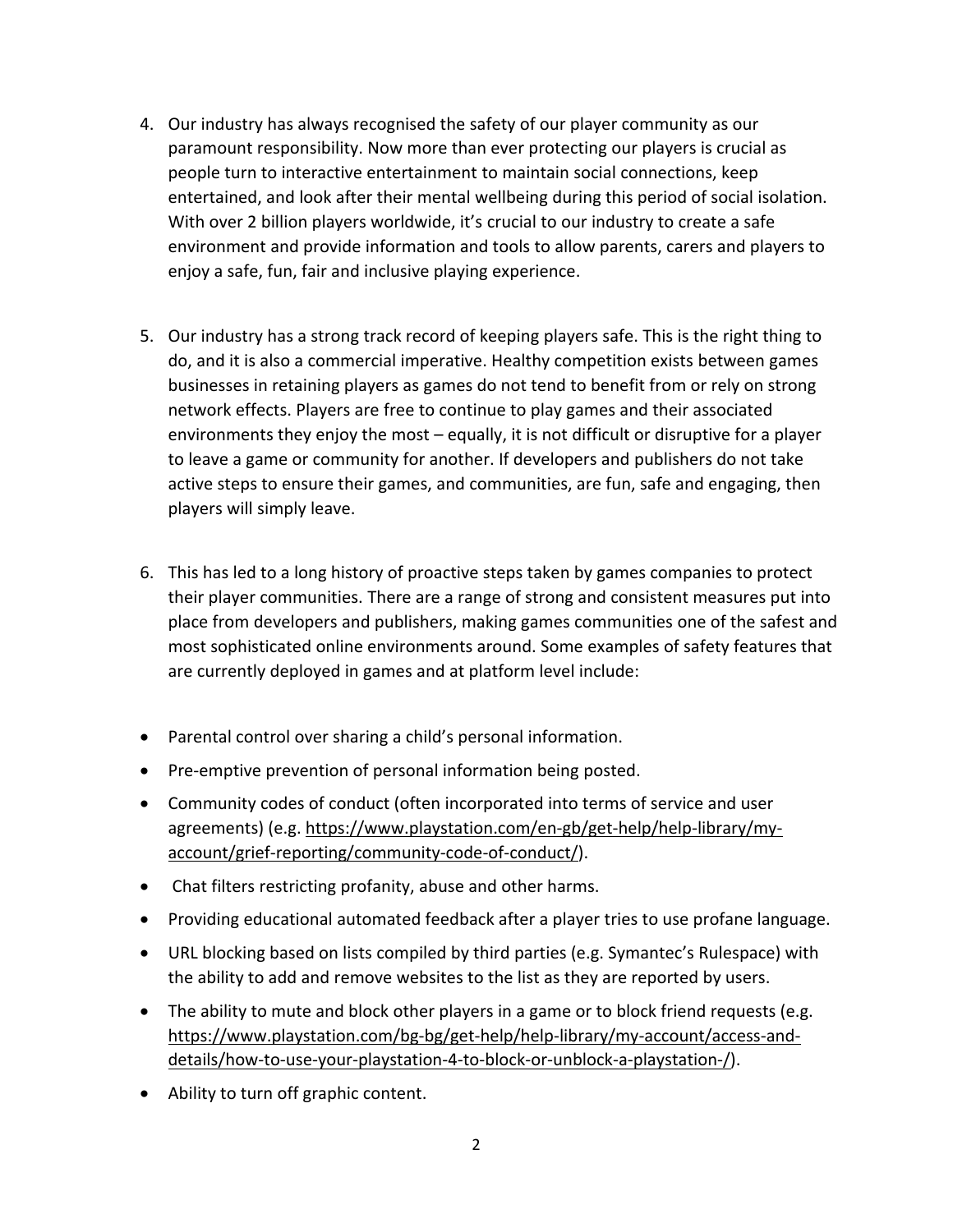- Ability for players to report in game behaviour or content shared in game, content created or shared outside of a game or something in a user's profile (e.g. [https://www.playstation.com/en-gb/get-help/help-library/my-account/parental](https://www.playstation.com/en-gb/get-help/help-library/my-account/parental-controls/how-to-file-a-complaint-against-another-playstation-network-user/)[controls/how-to-file-a-complaint-against-another-playstation-network-user/\)](https://www.playstation.com/en-gb/get-help/help-library/my-account/parental-controls/how-to-file-a-complaint-against-another-playstation-network-user/).
- Review of reported content and conduct by trained moderators, in some cases, with the ability to quarantine illegal content for review by specially-trained staff to determine if the content needs to be reported to the police.
- Enforcement of Terms & Conditions and community standards including the suspension or banning of users (e.g. [https://www.playstation.com/en-gb/get-help/help-library/my](https://www.playstation.com/en-gb/get-help/help-library/my-account/grief-reporting/banned-and-suspended-consoles-and-accounts/)[account/grief-reporting/banned-and-suspended-consoles-and-accounts/\)](https://www.playstation.com/en-gb/get-help/help-library/my-account/grief-reporting/banned-and-suspended-consoles-and-accounts/).
- Removal of content found to be in breach of Terms & Conditions and codes of conduct.
- Endorsement systems to encourage positive and discourage negative player behaviour.
- Pre-screening software to prevent sharing of abusive content.
- 7. Below we provide case studies from four prominent games businesses on how they work to ensure online safety for the communities and players of their games. We believe the tools and techniques used by our industry can be serious contribution to best practice for others in protecting online communities.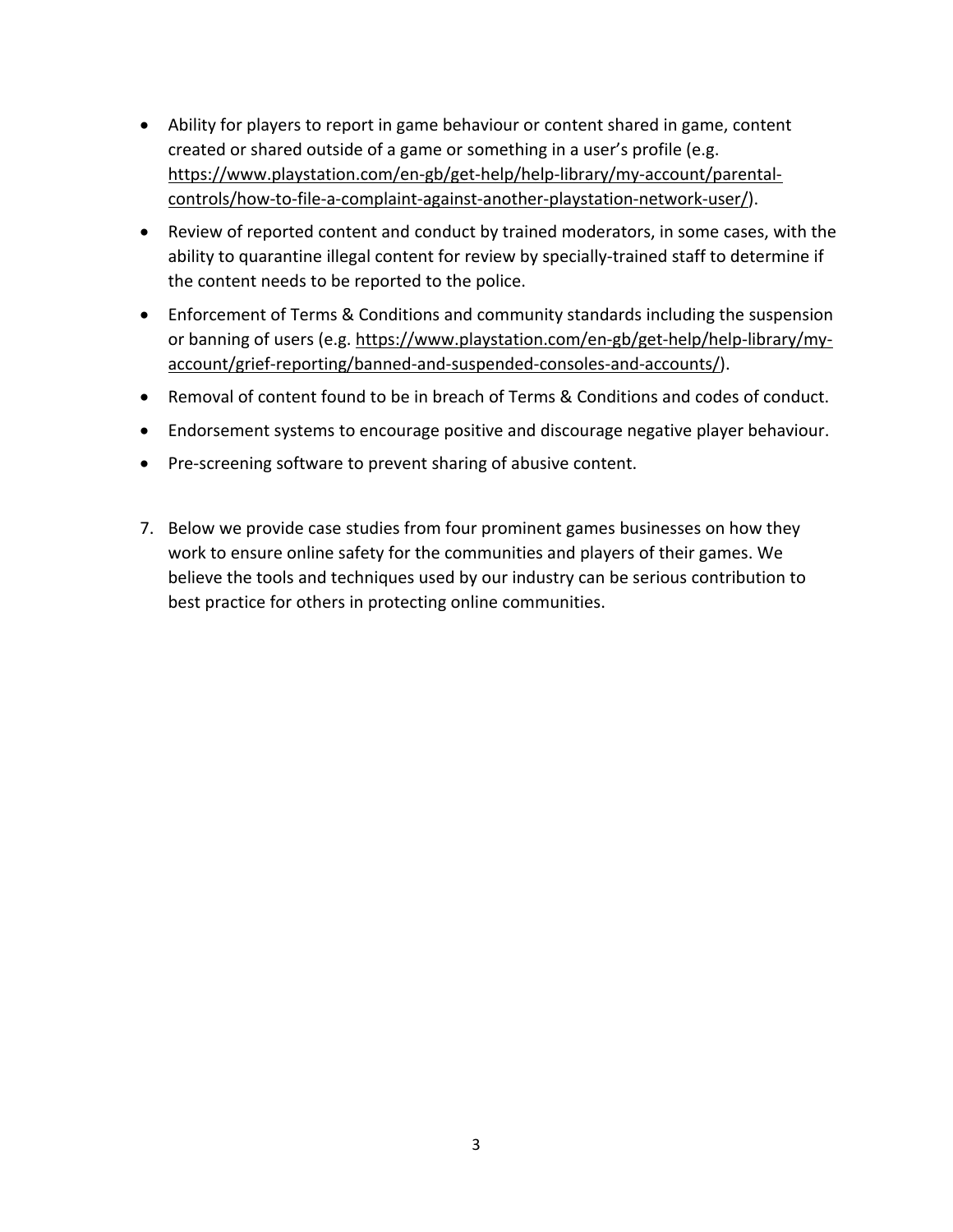### **Case Study: Jagex**

#### **Top line**

We work very closely with the Internet Watch Foundation who say "Jagex is a leader across its sector in online safety initiatives. Their commitment to the safety of their gaming community is clear." – full quote below.

### **Summary**

RuneScape has a minimum player age of 13. We have a robust set of player rules and sanctions in place and any player can report any behaviour of any other player directly. In addition, we have over 1,500 players who act as in-game moderators.

We screen all in-game chat between players 24/7 against a series of trigger words and phrases and potential actions in a proprietary system, developed with the assistance of the Internet Watch Foundation and our own empirical learning with over 16 years of running online communities.

### **Detail**

Millions of people play RuneScape games every month. All player chat is monitored – over a course of a year, that's around 4.8billion lines of chat. Our proprietary monitoring technology, called Player Watch, is considered best-in-class and checks all player interactions and can spot unusual behaviour and identify inappropriate or concerning key words and phrases.

In addition to a customer service team that operates 24/7, 365 days a year, we have a volunteer group of 2,500 players who act as live moderators; each moderator has a mature outlook and approach and a track record of accurate reporting.

We set a permanent chat filter which redacts the most obvious and abusive hate terms. In addition to this, players can personally set filters to automatically remove highly offensive language, allowing each player to customise the chat they see in line with their personal tolerances.

We moderate all chat through a combination of reports from players, our Player Watch system, our moderators' escalation system and monitoring and manual review.

The following behaviour types can be dealt with by means of delivering in game pop up warnings to players, or short 'time out' mutes from our volunteers. If this type of behaviour persists we automatically issue a warning, and if that warning is ignored, we permanently mute the player: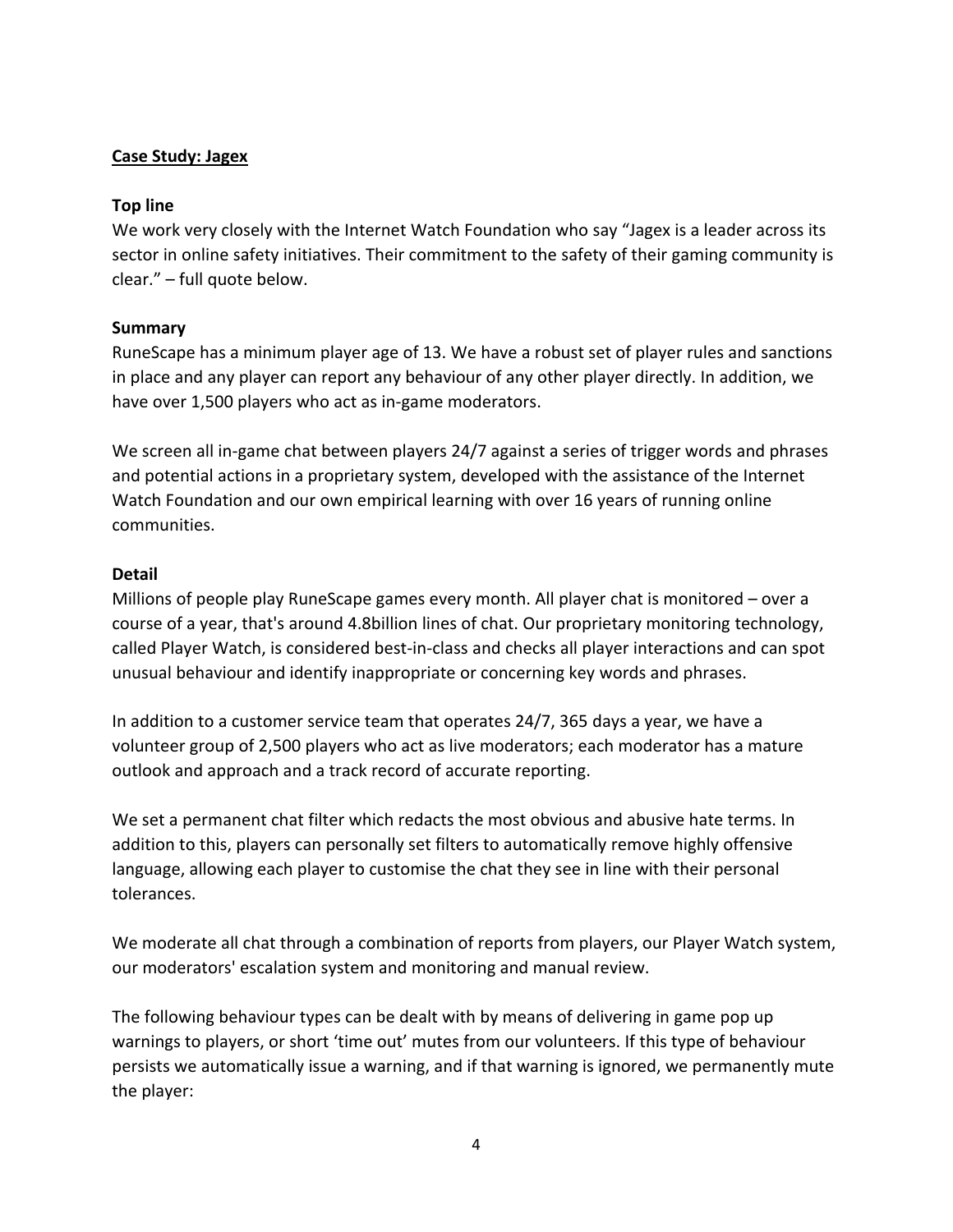- Hate Language
- Bullying or Harassment
- Scamming
- Inappropriate websites
- Discussion of sexual deviancy
- Language intended to shock and trolling type behaviour
- Discussion of recreational drugs etc.

We use IWF key words and our own historical knowledge, to scan any incoming reports for content likely to relate to a 'risk to life' – these reports are then prioritised and reviewed manually quickly, with 24/7 cover including external escalation for law enforcement intervention if required:

- Suicide
- Self-harm
- Real life threats
- Depression

We log and review all chat (not just reported) to identify high risk behaviour relating to child abuse, or to identify players who may be under 13. This approach also ensures that if a young person is being blackmailed or feels too afraid to submit a report to us, we will still see the chat logs and can escalate if required. We escalate any issue where we feel a genuine risk is present in relation to:

- Sexual conversations with or about minors
- Discussion, claimed possession or distribution of child abuse media and grooming behaviour

As well as escalation to law enforcement, internally taken actions against any player can include: locking their account, blocking their IP for current or future access, limiting their account, muting their account, or a complete ban on playing.

The external agencies we primarily work with when we identify high risk behaviour are: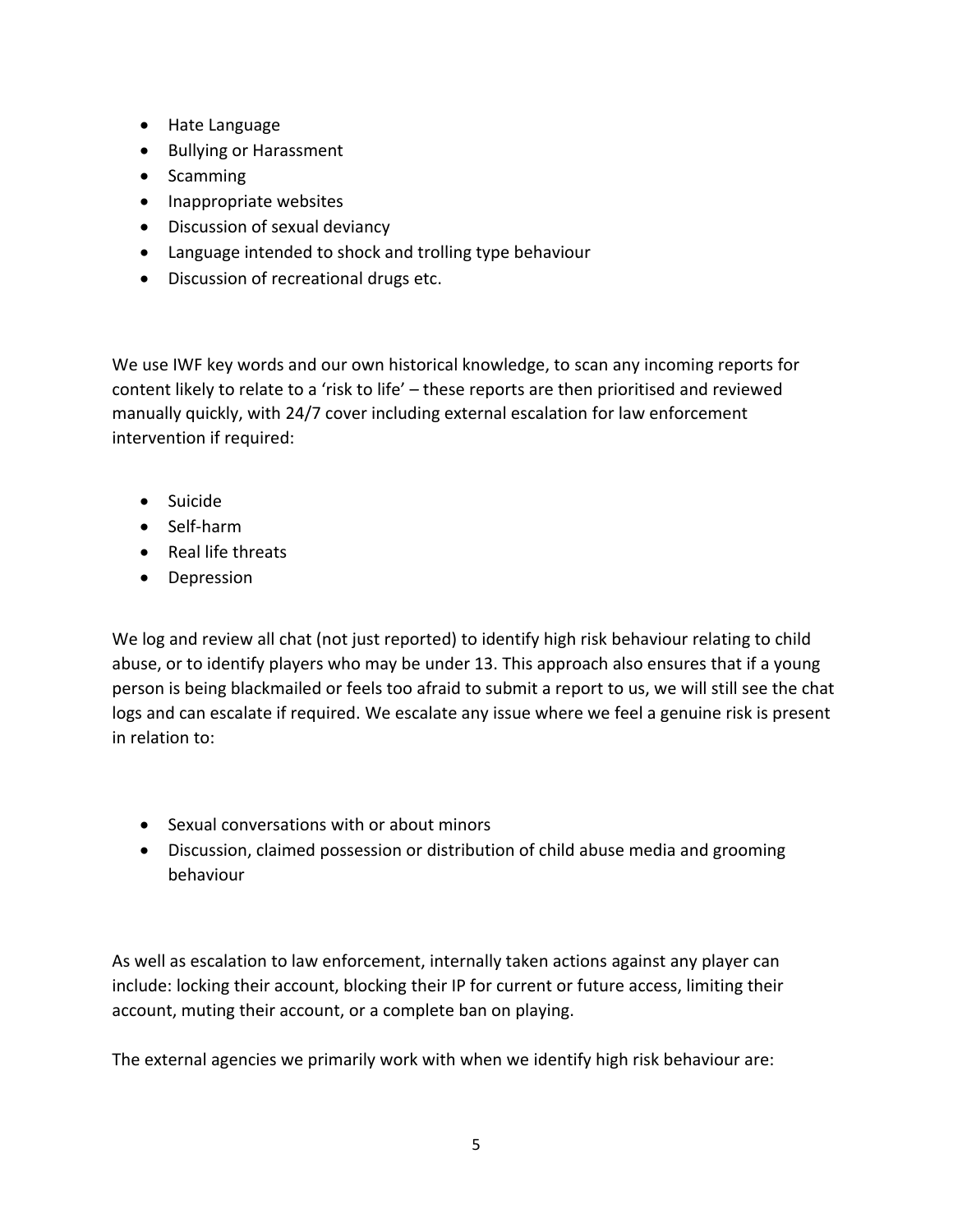- Cyber Tipline Internet Watch Foundation
- Local Police
- UK Council for Child Internet Safety
- Cambridge Police
- Child Exploitation and Online Protection Centre (CEOP)

Thankfully just 0.16% of "offences" are related to online safety.

"Jagex is a leader across its sector in online safety initiatives. Their commitment to the safety of their gaming community is clear. They implement such a vast portfolio of safety feature, we have asked Jagex to talk to others within IWF membership to share their knowledge in this area. Jagex is a valued partner of IWF since 2008." - Emma Hardy, director of External Relations, Internet Watch Foundation.

In addition, we have extensive anti-cheating measures, also within Playerwatch, as well as hijack detection systems, continually identifying compromised accounts and ensuring that the account owners can recover them – all online communities experience problems with account takeovers/hijacking, and we know this can also be a cause of harassment and bullying

# **Case Study: Roblox**

#### **Safety and Tools**

Our priority is to make sure our users are safe and having positive experiences on the platform. Roblox was designed for kids and teens from the beginning, and we have a responsibility to make sure they can explore their creativity freely and safely. This is most important to us and will never change: safety is not a retrofit, it's been in our DNA since day one.

We have a stringent safety system, which we believe is one of the most rigorous of any gaming platform, going well beyond regulatory requirements.

We have a team of over 1,200 members dedicated to protecting our users. This is a global organization and includes an internal team at our headquarters in California, as well as numerous teams around the world to ensure round the clock coverage and multilingual capability.

Additionally, we are constantly reviewing and improving our technology. We recognize there will always be individuals who are deliberate and determined to break our rules, as they do on other platforms. We have a continued and ongoing effort to make these efforts ineffectual.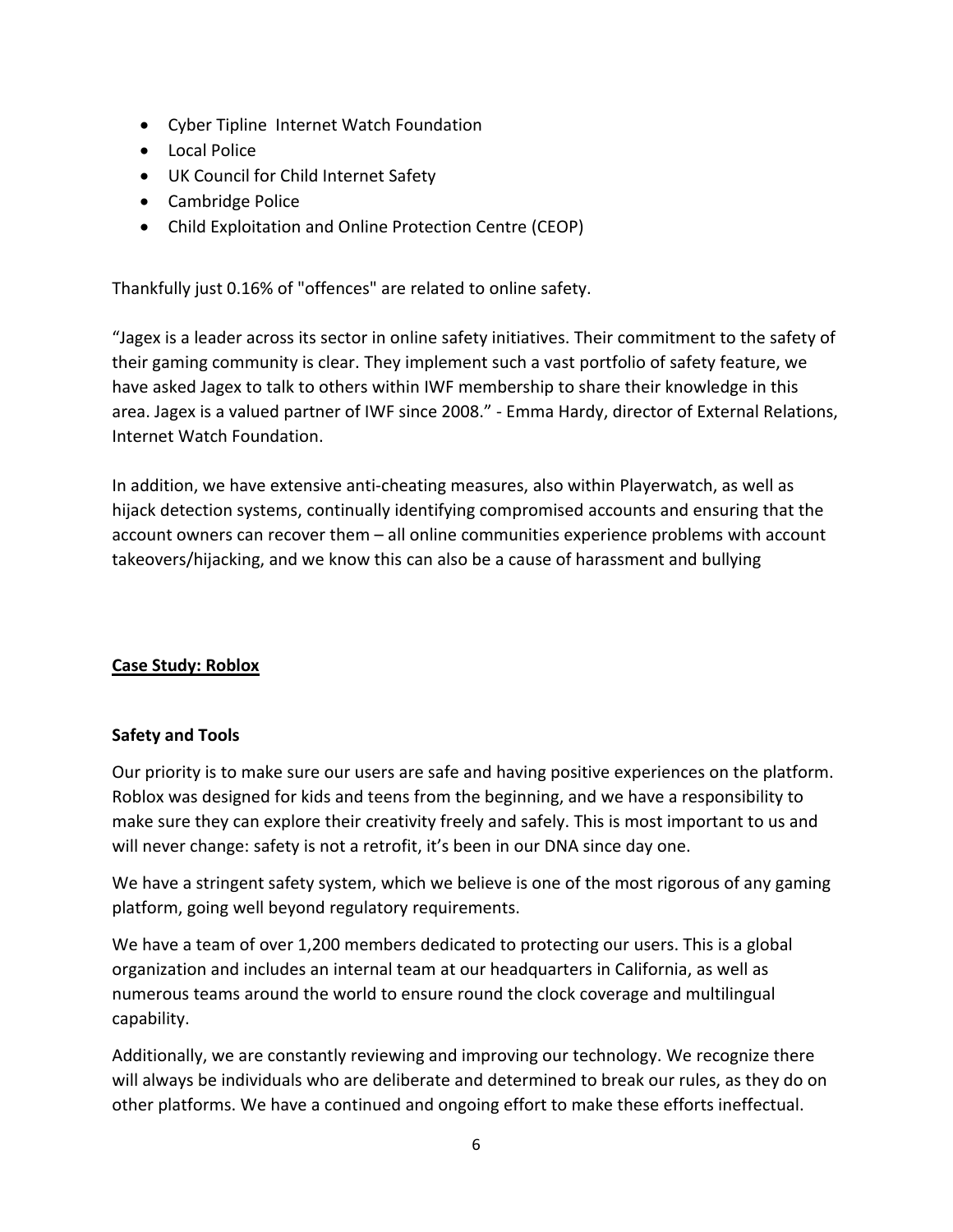Specifically, we review every single image, audio file, and video before it is uploaded with a combination of human moderation and automated machine learning technology. We employ PhotoDNA across the site.

We use various AI and machine learning solutions to monitor and filter our in-game chat. Our chat filters are extremely strict and do not allow the sharing of any personally identifiable information such as name, address, telephone number, or usernames for other platforms.

We also offer in-game "Report Abuse" functions throughout.

We were one of the founding members of Project Artemis in collaboration with Microsoft, The Meet Group, Kik, Thorn and others which aims to help identify potential instances of child online grooming for sexual purposes and to operationalize an effective response. This project was a success and has now been offered as a free resource for any tech company to embed in their systems.

# **Law Enforcement**

We work closely with law enforcement and proactively report concerns for safety to the National Center for Missing and Exploited Children (NCMEC) who handle reports from US companies. We are members of the Internet Watch Foundation (IWF), the WePROTECT Global Alliance, and are active participants in the UK National Crime Agency/CEOP Gaming roundtables.

# **Safety Partnerships**

We have a safety advisory board made up of representatives from KidSafe, UK Safer Internet Centre, Family Online Safety Institute, Insafe (representing the European Safer Internet Centre Helplines, part of the Better Internet for Kids EC project), ConnectSafely and Unterhaltungssoftware Selbstkontrolle (USK) which meets regularly to discuss safety and policy issues.

In addition, we also work with other international partners such as e-Enfance in France, Pantallas Amigas in Spain, and are board members of the Tech Coalition, Fair Play Alliance, Raising Good Gamers (part of Games for Change) and the Family Online Safety Institute.

# **Parental Controls**

In addition to our own security measures and industry collaboration, we believe that education is incredibly important. In 2019 we created our Digital Civility Initiative to provide actionable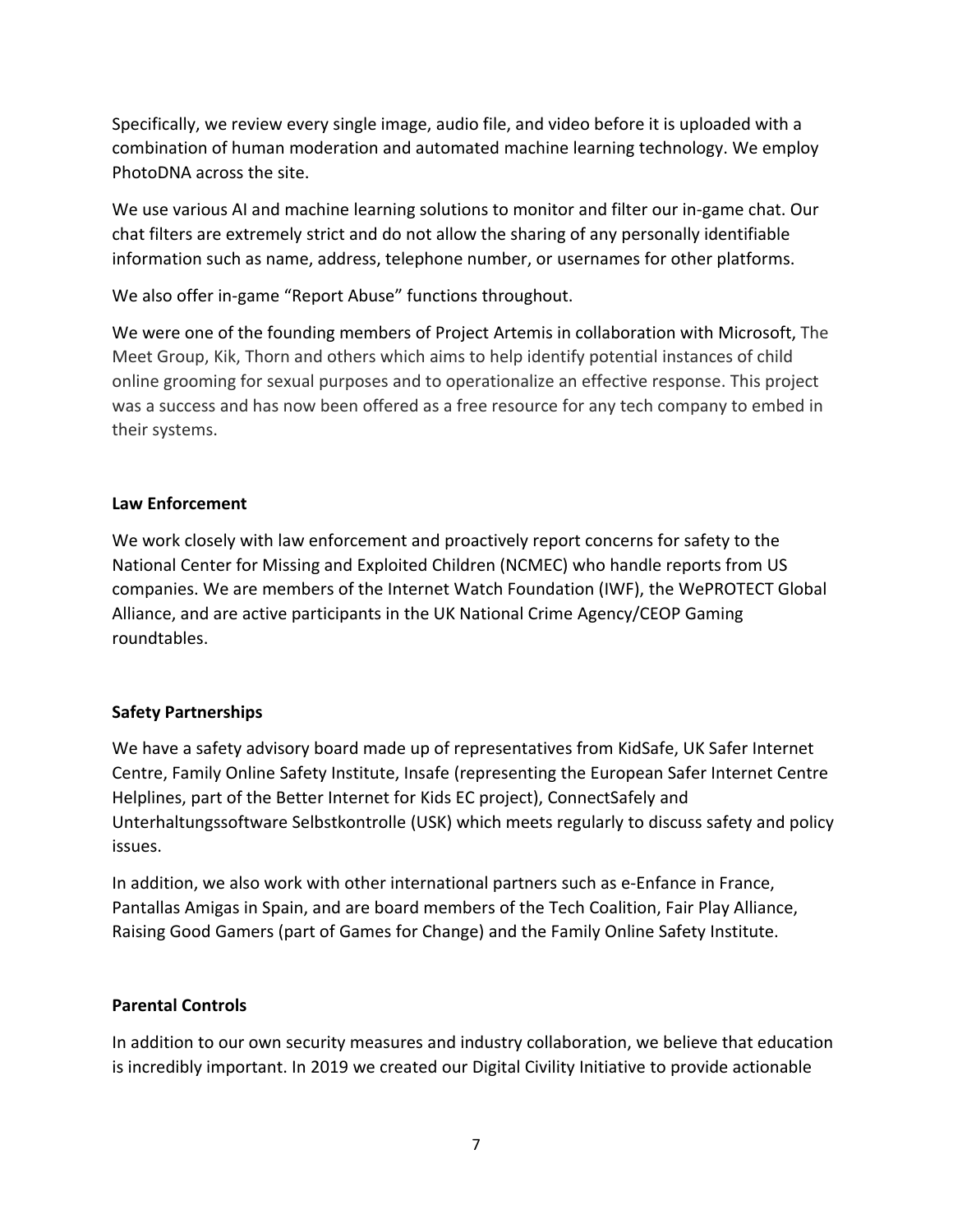resources for parents, caregivers and educators to promote learning about safety and digital civility. This is a topic we include in our webinars for educators too.

We offer a range of tools for [parents](https://corp.roblox.com/parents) including the ability to turn in-game chat off, friend only or chat with anyone, they can access a curated list of games suited to the youngest players on our platform, and can also see at a glance what age their child is signed in as. All our parental controls are pin protected to avoid them being changed without permission.

We are continuously seeking positive ways to engage with parents and carers, for example via our dedicated **[Facebook](https://www.facebook.com/RobloxCivility/) [page,](https://www.facebook.com/RobloxCivility/) regular blogs**, and helpful media articles.

### **Case study: EA**

At EA we believe passionately that for our games to be fun, they must be safe. We want our communities to be places where our players are free to connect, share, and compete without having to endure threats, harassment, or other toxic or harmful conduct, or unlawful behaviour. We use technological, legal, and social tools to pursue this goal.

We believe our player community must always sit at the heart of these efforts, and so last year we began our Building Healthy Communities initiative, centring our players in the work to ensure a safe and fair environment in all of our games. Beginning with a June 2019 summit, this initiative has brought together EA team members, outside experts, and our players to discuss how better to tackle toxicity, cheating, harassment and other problems that can arise in games communities.

Two of the most important results of this work have been the creation of a Player Council and the agreement of our Positive Play Charter.

The Player Council brings together prominent members of our player community with EA employees, for focused roundtable conversations on the real experiences of players in our games and what we can do together to combat toxicity.

These conversations have helped us design our [Positive](https://www.ea.com/commitments/positive-play/charter) [Play](https://www.ea.com/commitments/positive-play/charter) [Charter,](https://www.ea.com/commitments/positive-play/charter) introduced in June 2020. This sets out how our community expects each other to behave, and how EA will respond if those standards are not met. The full Charter sets out in detail how we expect players to: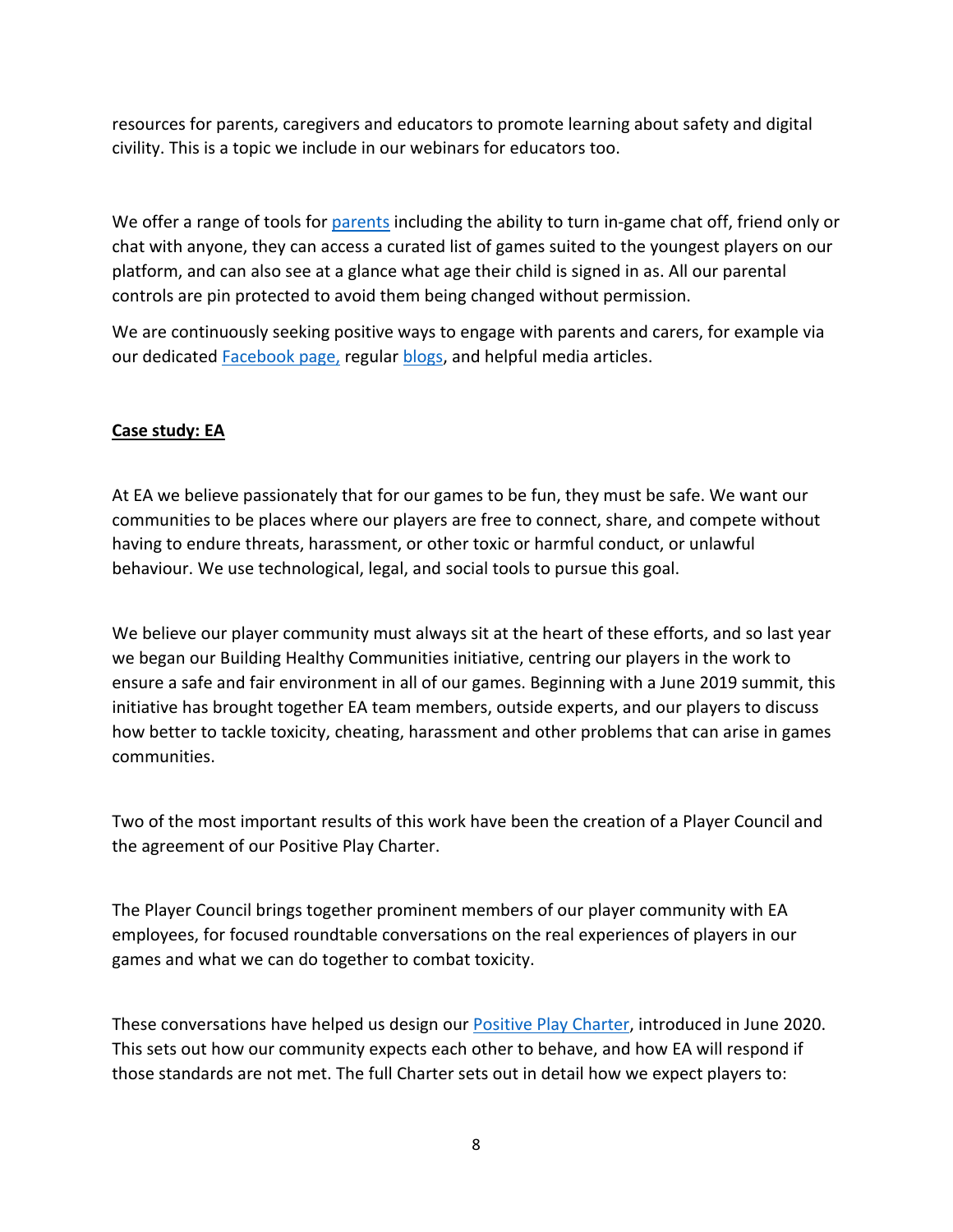- Treat others as they would like to be treated
- Keep Things Fair
- Share Clean Content
- Follow Local Laws

We have also put in place tools and procedures to address problems as they arise. We have implemented mechanisms across all our products through which players can directly and quickly report any abuse or inappropriate conduct like cheating or harassment.

This is accompanied by a robust and formalized process and policy for handling all complaints. Our dedicated team aims to review all complaints within four hours, escalate significant complaints and determine appropriate action within twelve hours, and complete the full review within twenty-four hours.Our remedial action varies depending on the complaint and may include removing content, blocking communications, suspending players, banning players and, where appropriate, notifying law enforcement. In the very rare instances of more serious complaints, such as threats of harm or self-harm, we have policies and processes to engage appropriate support, such as security professionals and law enforcement.

Beyond responding to reports from players, we use technological tools and game design solutions to support this work. For example, we implement text filtering tools like [CleanSpeak](https://cleanspeak.com/products/profanity-filter) in most games that contain chat functionality or other user-generated content. This allows us to filter for profanity and other denied content. We are introducing technology to filter images and other user-generated content.

We also have engaged our game designers around the world to develop custom solutions for each of our game spaces, with the goal of developing systems that support in-game communication between players, while preventing harmful, unfiltered, language. One example is our Apex Legends Ping System, which allows players to communicate without chat or traditional language. Player-to-player communication is critical to successful play in a Battle

[https://www.pcgamer.com/apex-legends-ping-system-is-a-tiny-miracle-for-fps-teamwork-and](https://www.pcgamer.com/apex-legends-ping-system-is-a-tiny-miracle-for-fps-teamwork-and-communication/#:~:text=Apex%20Legends-,Apex%20Legends)[communication/#:~:text=Apex%20Legends-](https://www.pcgamer.com/apex-legends-ping-system-is-a-tiny-miracle-for-fps-teamwork-and-communication/#:~:text=Apex%20Legends-,Apex%20Legends)

[,Apex%20Legends'%20ping%20system%20is%20a%20tiny,for%20FPS%20teamwork%20and%20](https://www.pcgamer.com/apex-legends-ping-system-is-a-tiny-miracle-for-fps-teamwork-and-communication/#:~:text=Apex%20Legends-,Apex%20Legends) [communication&text=Building%20on%20the%20'press%20Q,of%20context%2Dsensitive%20voi](https://www.pcgamer.com/apex-legends-ping-system-is-a-tiny-miracle-for-fps-teamwork-and-communication/#:~:text=Apex%20Legends-,Apex%20Legends) [ce%20lines.](https://www.pcgamer.com/apex-legends-ping-system-is-a-tiny-miracle-for-fps-teamwork-and-communication/#:~:text=Apex%20Legends-,Apex%20Legends)

<sup>&</sup>lt;sup>3 [\[1\]](file:///C:/Users/GraceShin/AppData/Local/Microsoft/Windows/INetCache/Content.Outlook/TNZ9QE1U/EA%2520Case%2520study%2520for%2520Ukie%2520submission%2520to%2520petitions%2520committee%2520on%2520tackling%2520online%2520abuse%2520(final)%2520(002).docx%23_ftnref1)</sup> E.g. [https://www.gamesradar.com/the-apex-legends-ping-system-is-a-brilliant-solution-to](https://www.gamesradar.com/the-apex-legends-ping-system-is-a-brilliant-solution-to-the-horror-of-playing-with-strangers-online/)[the-horror-of-playing-with-strangers-online/](https://www.gamesradar.com/the-apex-legends-ping-system-is-a-brilliant-solution-to-the-horror-of-playing-with-strangers-online/) and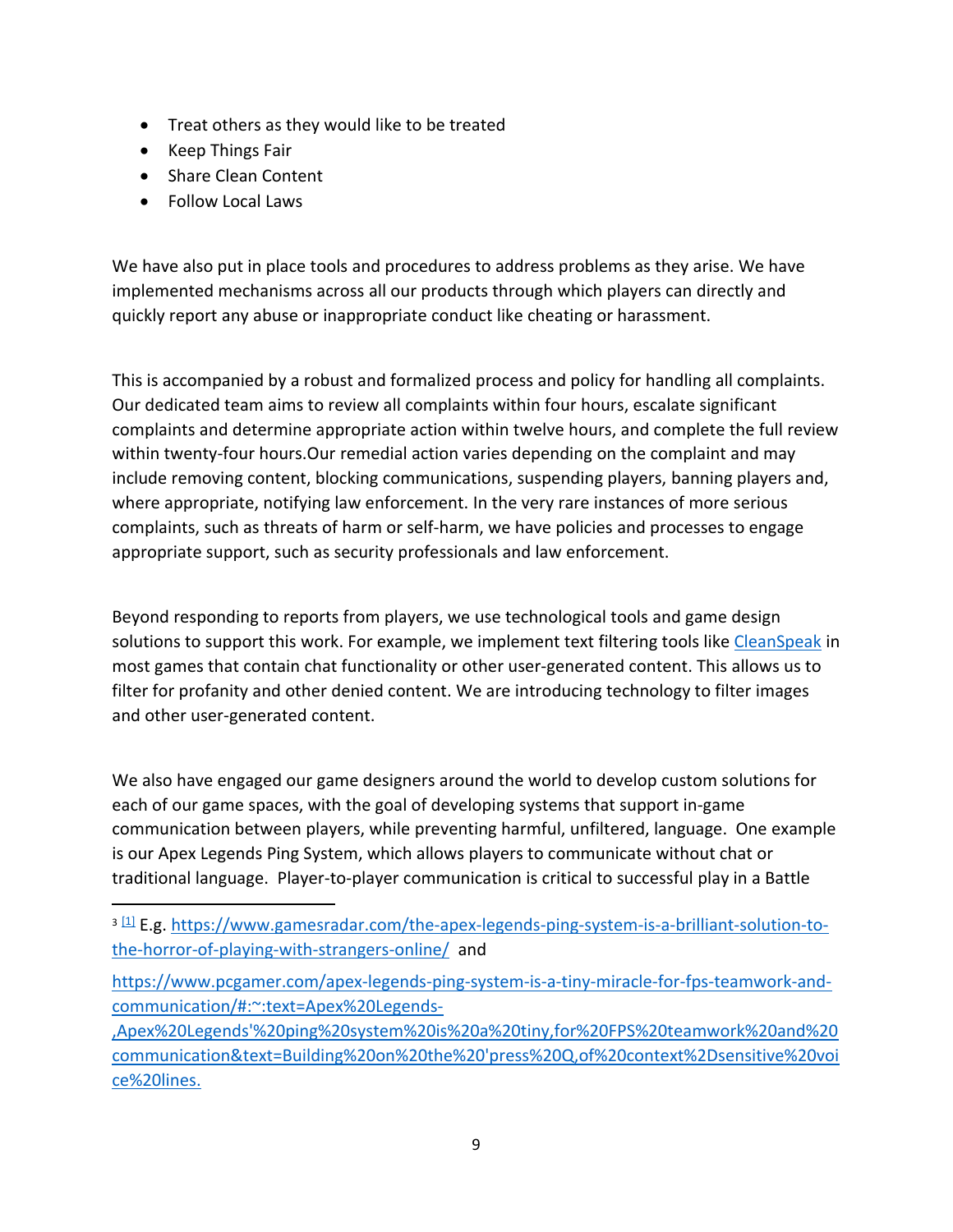Royale game, but many people mute voice chat in multiplayer games to avoid voice communications with strangers or the potential of being exposed to inappropriate commentary. The Ping System allows users to effectively communicate tactical information in play without speech, through "pings". This has been widely welcomed as an alternative to traditional in-game chat that enhances the gameplay experience<sup>3</sup>.

Our commitment to making our communities safer and healthier does not stop there. We are always looking for more we can do. We are doing work internally and partnering with academic institutions, on projects related to machine learning and the use of natural language processing techniques to detect toxic behaviour. And we participate in cross-industry initiatives such as the Fair Play Alliance to share data, learnings and best practices with our peers across the industry.

### **Case Study: Xbox**

#### **Focus on Xbox**

Xbox and Windows devices come with unique family settings built-in and created to help manage screen time, social interactions, online spending and access to mature content.

#### **Family groups**

A free service that helps families stay connected across all of their devices and for parents to be aware of their children's online activity. Users can personalise each family member's online experience based on age-appropriate limits that they set for privacy, online purchases, content filters, screen time and more with the [Xbox](https://www.xbox.com/apps/family-settings-app) [Family](https://www.xbox.com/apps/family-settings-app) [Settings](https://www.xbox.com/apps/family-settings-app) [app](https://www.xbox.com/apps/family-settings-app) for console or on <https://family.microsoft.com/>. Those settings will apply to any Xbox One or Windows 10 device they sign in to.

Only a parent using the family group feature can change Xbox privacy and online settings for a child account.

#### **Screen time**

Users can sign in to their Microsoft account and schedule time for each member in their family group. They can then customise how much time is spent each day of the week and when the device can be used. The screen time countdown starts once the person is signed in and stops when signed out.